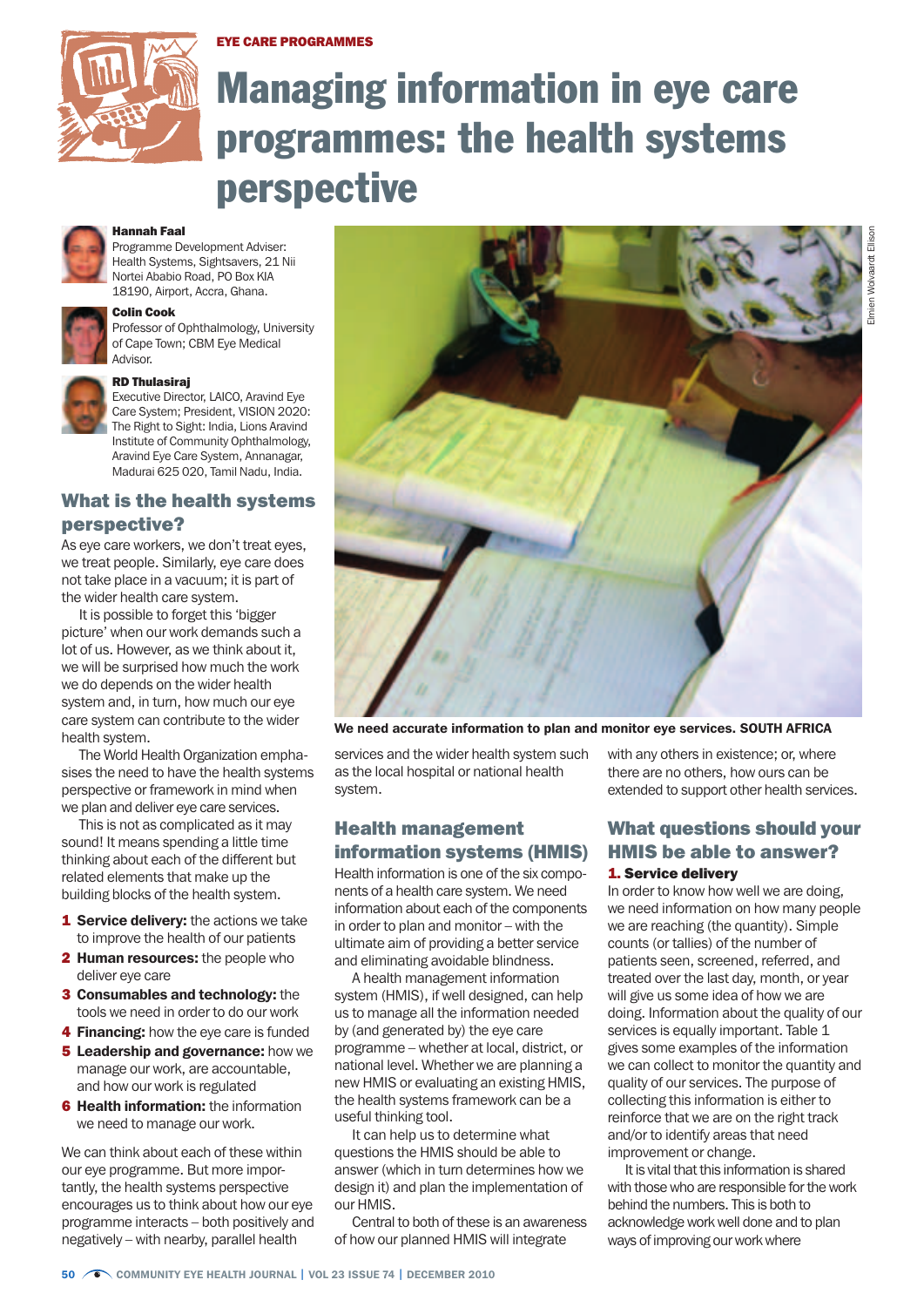necessary. The information collected should also be used by us and not just be passed on to others. The authors recommend holding periodic review meetings to analyse the information, identify problems or constraints, and decide on the steps we must take to do better.

At the level of the individual eye unit, we recommend that the person who collects the information should also analyse and present it. For example, the person who completes the daily register could be trained to analyse the data and present it at the monthly eye care team meeting. This will help them collect the information more carefully. They could look at how common different conditions are or the areas most patients come from. This will bring life to what could otherwise be a boring duty.

*Table 1. Examples of information for monitoring the quantity and quality of eye care services provided*

| <b>Eye care</b><br><b>services</b> | <b>Information for monitoring</b><br>quantity of work        | <b>Information for monitoring</b><br>quality of work                                                   |
|------------------------------------|--------------------------------------------------------------|--------------------------------------------------------------------------------------------------------|
| <b>Trachoma</b>                    | Number of patients seen requiring<br>medical treatment       | Proportion of people needing<br>services who are coming for<br>treatment (are we meeting the<br>need?) |
|                                    | Number of trichiasis operations<br>done                      | Number of repeat trichiasis<br>operations done                                                         |
| <b>Refractive</b><br>error         | Number of refractions done                                   | Proportion of patients with 6/6<br>distance corrected vision                                           |
|                                    | Number of glasses prescribed or<br>dispensed                 | Proportion of patients with J2 near<br>corrected vision                                                |
| <b>Cataract</b>                    | Number of cataract operations<br>performed                   | Proportion of eyes achieving<br>vision 6/18 or better at last<br>postoperative visit                   |
|                                    | Number of cataract operations<br>performed on blind patients | Proportion of eyes failing to see<br>6/60 at last postoperative visit                                  |

*Continues overleaf* ➤

# Case study: redesigning Kenya's HMIS for eye care

#### Wanjiku Mathenge



Regional Medical Advisor, Fred Hollows Foundation. Email: ciku@email.com

In Kenya, the Division of Ophthalmic Services is responsible for coordinating eye care services in the country. To do this, it relies on data which, until recently, had been collected manually, sent by post, and then recorded centrally. This process has been fraught with difficulties: data was often incomplete and there was a low response rate from eye units (39% in 2007).

There was a need to enhance the health management information system to improve data collection and present data to the Division of Ophthalmic Services in a clear and understandable format that would facilitate planning.

The aim of the redesign was to ensure that the system was simple to use and did not require advanced computer skills.

> Mathenge Wanjiku Mathenge

Wanjiku

#### Development of the HMIS

Microsoft Access was chosen as the operating platform. The new HMIS system was designed to allow data to be keyed into the computer at the health facility and relayed by mobile phone modem to the centralised database hosted by a server at the Division of Ophthalmic Services. The same data would be synchronised and integrated with the server at the Ministry of Health.

The Fred Hollows Foundation provided funding to:

• develop the software with feedback from users

- provide computers for eye units at provincial hospitals
- provide modems from a local mobile phone network.

#### Features

- Eye units enter routine information they would have collected anyway.
- •Hospitals or clinics can access their own data and use it to generate their own reports.
- The Division of Ophthalmic Services can use the system to produce reports based on facility, district, or province as well as disease category, treatment, or type of operation.
- Authorised users can develop data sets for children or women only, or for a specific disease.

#### Progress

The system was piloted in three hospitals and has so far been implemented in nine hospitals in total. Once the seven provincial eye and three referral tertiary facilities in Nairobi are connected, it will be expanded to the 46 eye units at district level.



Staff being trained to use the HMIS. KENYA

#### **Outcomes**

The system has enabled timely and useful information to be available, such as childhood morbidity and causes of blindness and low vision. The accuracy of reports has improved and the planning of eye services has been facilitated nationally and regionally.

#### Challenges faced

The process has not been easy! Uptake has been very slow and several problems have been faced in the implementation as well as in the use of the system in the nine hospitals where the system is now installed. Dedicated use of modems for data entry only has reduced the use or airtime and brought down the cost to US \$3 per month. Slow connection speeds have prevented use of the patient module but a dedicated server and line would eliminate this problem. The use of different HMIS software programmes throughout Kenya remains a problem.

#### Lesson learnt: overcoming resistance

Eye care workers initially showed resistance to the amount of extra work that would be

needed. The fact that they could access the information they entered and use the system to create their own reports made a big difference. Once they saw that the system could help them with planning and with filling out the newly introduced yearly performance reports, they embraced the idea and were happy to use the system.

*The author would like to acknowledge Alice Mwangi and Dr Hilary Rono for their help in writing the article.*